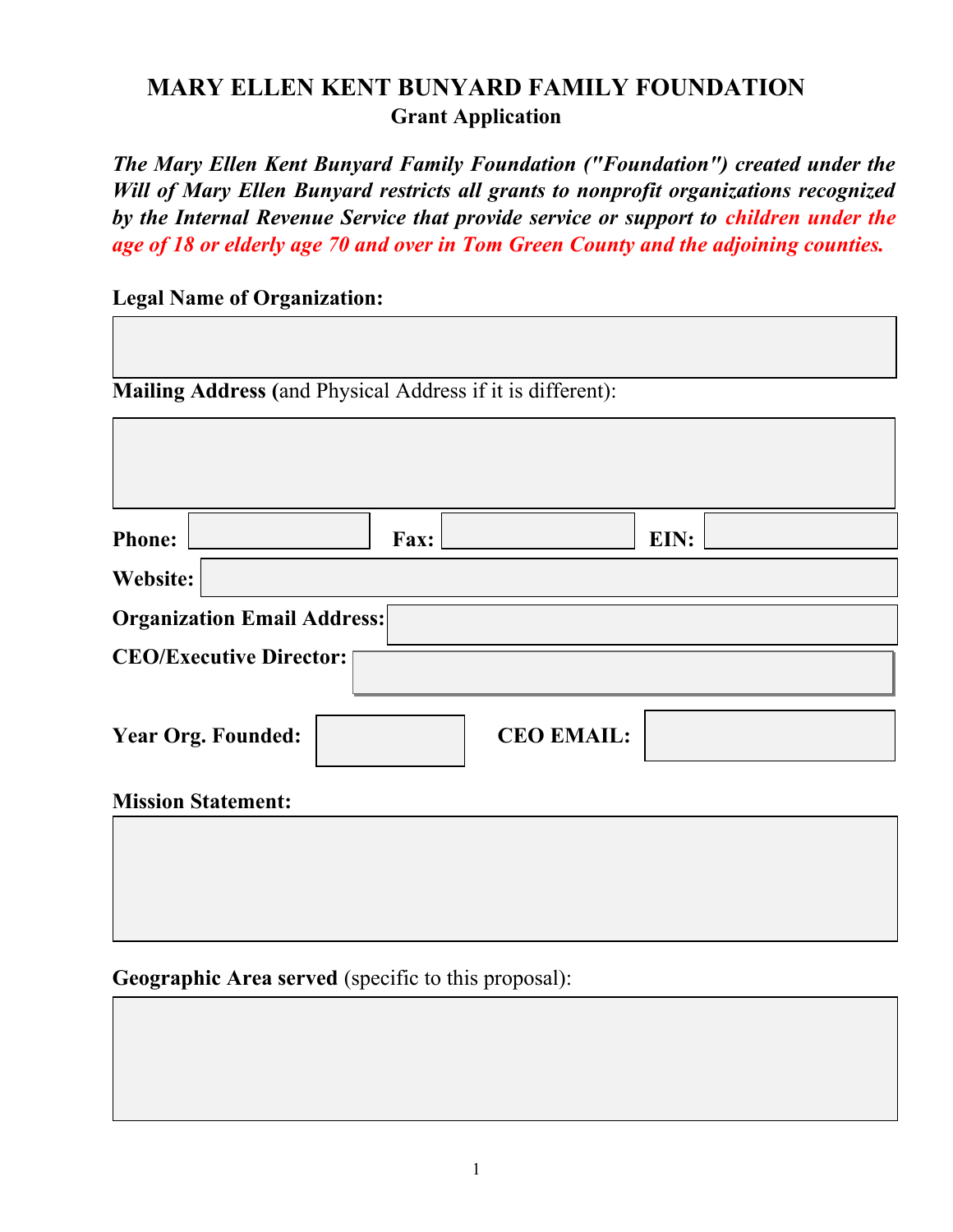Grant amount sought:

**Month & Year Grant is Requested:** 

## **Mary Ellen Kent Bunyard Family Foundation Grant Application CHECKLIST OF EQUIRERD DOCUMENTS for Grant Requests: IN ORDER**

- **Project Request:** Provide a summary of the project that includes but is not limited to needs, goals, activities, timelines, etc.
- A **Detailed Budget** of your proposed project. If the project includes anyone outside of our age requirements, list the total number of people in the project and the estimated number of people over or under the age limits. Based on this information, the Foundation might prorate funds.
- Copy of IRS issued federal tax-exempt recognition, dated within the last five years. Usually a Section  $501(c)(3)$  organization.
- Copy of latest Form 990, Income Tax Return for Nonprofit Organizations. If a Form 990 is not required for your Nonprofit, explain.
- Copy of your Current **(Year-To-Date)** financial statements. If you are affiliated with a "parent" organization, please include your **local** financial statements. **ADDITIONALLY: Turn in your invoices w/final REPORT!**
- If you serve persons outside our restricted counties, provide a statement explaining how you will assure the Foundation that the grant funds will only be used for those in **Tom Green, Coke, Runnels, Concho, Schleicher, Irion, Reagan, Sterling and Menard Counties?**
	- **Evaluation:** Describe how the success of the project will be determined upon completion.
	- **The nonprofit realizes that a complete/detailed report will be due within 1 year! No other grants may be considered until the report is completed!**